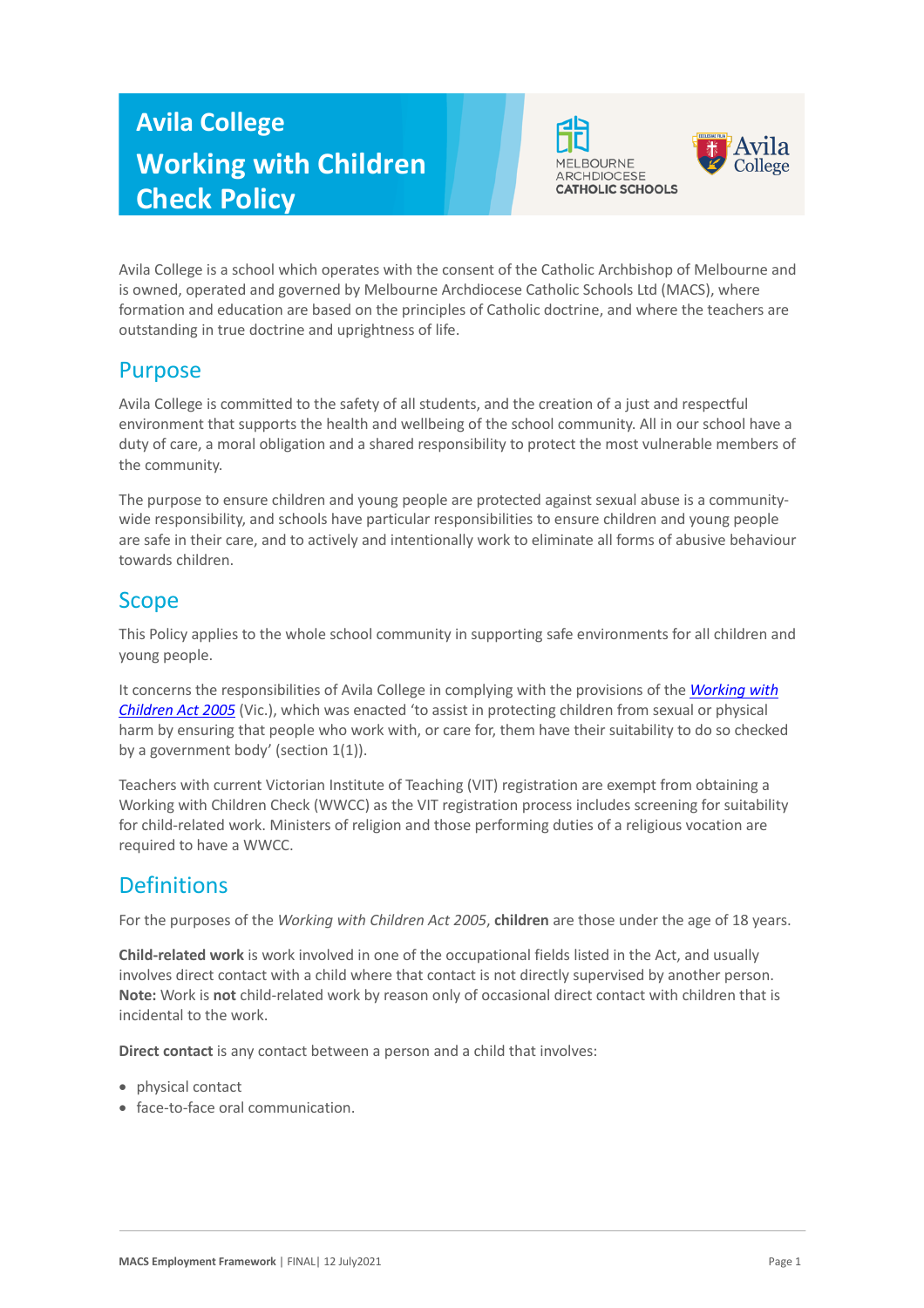**Direct supervision** is supervision of a person's contact with children, rather than of their work in general. Supervising another person's contact with children must be personal and immediate, but can include a brief absence such as taking a telephone call in another room.

**Unsupervised child-related work** is any type of activity where an adult has 'direct contact' with a student or students/young people that is not directly supervised by a member of staff.

**Victorian Institute of Teaching** (VIT) is the registration body for teachers in Victoria.

**Working with Children Check** (WWCC) is required by persons doing child-related work in Victoria as paid workers or volunteers, where that work is not directly supervised by someone with an appropriate check. A WWCC is not required by teachers who hold current VIT registration.

#### **Principles**

The following principles underpin our commitment to child safety within our school:

- all students deserve, as a fundamental right, safety and protection from all forms of abuse and neglect
- a safe environment is required to protect children and young people from harm, and to prevent staff or other adults from abusing their position of authority and trust
- our school's commitment to the protection of children is embedded in the culture of our school, and our individual and collective responsibility to take action is understood and accepted
- each child and young person's ongoing safety and wellbeing must be the primary focus of all decision-making.

At Avila College, the leadership, teachers and all staff must be fully self-aware of, and comply with, their professional obligations and responsibilities with regard to the protection of children.

#### **Policy**

Avila College will ensure that a current WWCC is held by all persons involved at the school who are required to do so. The school will maintain accurate and up-to-date WWCC and VIT registers for teachers, clergy, other staff, contractors and volunteers. This duty is allocated to the Director of People and Culture.

Each year, all staff are made aware of the school's procedures for volunteers, contractors and other persons, including the need for prior approval of such work by the designated member of the school's leadership team.

#### **Who requires a WWCC?**

Only people doing child-related work (and who aren't otherwise exempt under the Act) need a WWCC. This applies to both paid and volunteer workers. Not everyone who has contact with children needs a WWCC. More information about the occupations requiring a WWCC is included in the list of occupational fields.

A WWCC is required:

- by adults engaged in child-related work within the meaning of the Act, which includes engaging in voluntary work and providing practical training as well as paid employment
- if the work usually involves direct contact with a child or children
- when the contact with children is not occasional direct contact and is not incidental to the work
- for clergy and those performing duties of a religious vocation, including the parish priest, who must show the Principal or delegate their current WWCC
- by volunteers, including members of the school's advisory committees or boards, and those involved in practical training, such as student teachers.